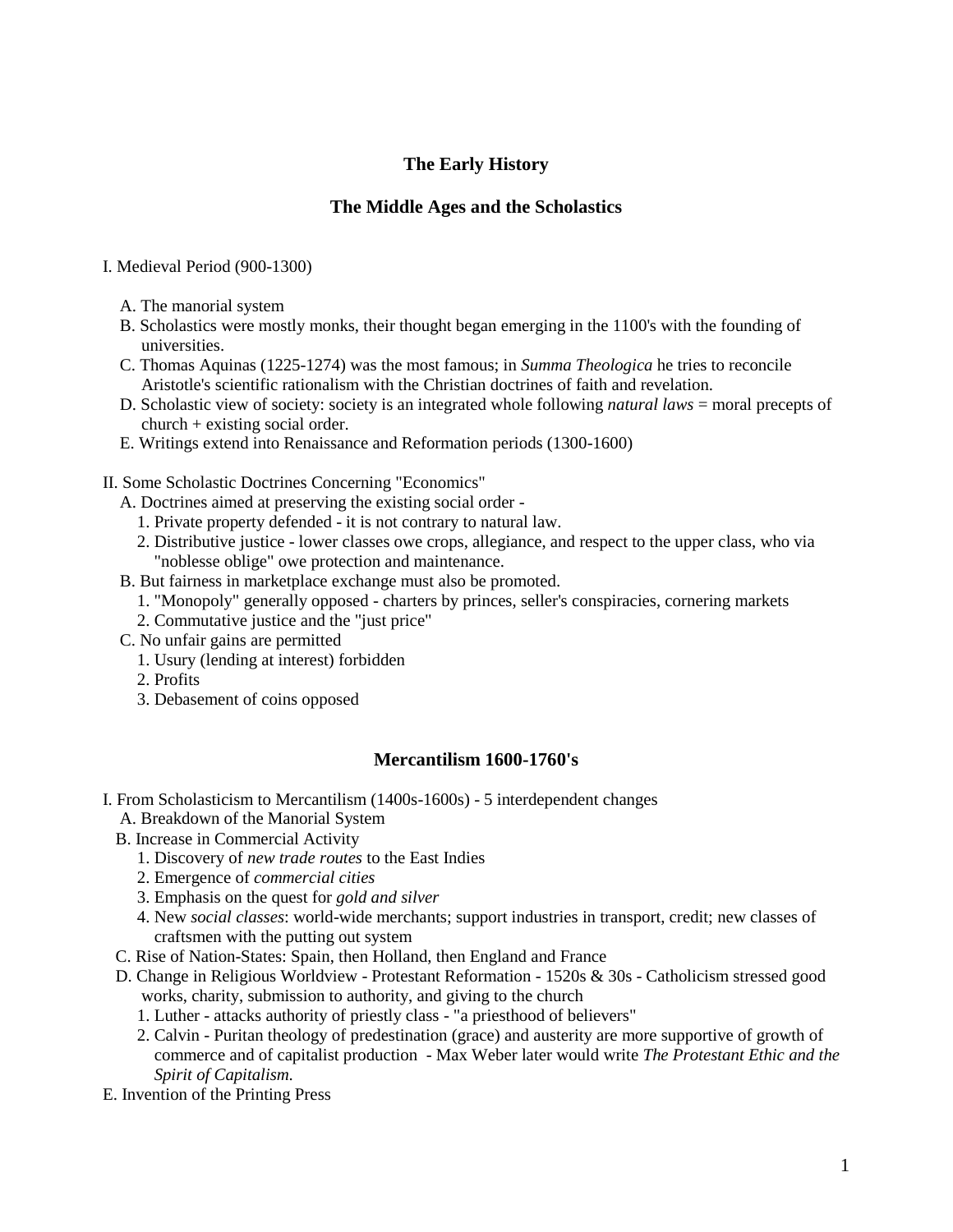### II. Mercantilism - Overview

- A. Was both a set of ideas and an exercise in statecraft the term "mercantile system" was coined by Later writers like Adam Smith and the Marquis de Mirabeau, who were critical of it.
- B. There was no organized school, just a loose set of writings a policy-oriented, pre-analytic tradition.
- C. All policy was justified by saying that it would increase the power of the nation
- D. The major policy goal was to increase the total amount of specie (bullion; gold and silver) flowing into a country. This was based on the false belief that *Wealth = Bullion*.
- E. Developed differently in different countries, our emphasis will be on France and England.

## III. French Mercantilism

- A. Few writings. Rather, was a policy undertaken by members of the Royal bureaucracy to strengthen the Crown and nation. Some projects were begun under the Duke de Sully and Barthélemy de Laffemas during the reign of Henry IV (1589-1610), including tax reform, public works, and subsidies to French manufacture.
- B. But Henry was assassinated in 1610 and the power of monarchy faded for nearly 50 years, until it was re-established under Louis XIV (1661-1715).
	- 1. Builds Versailles
	- 2. Encourages cultural affairs
	- 3. Ends religious problems with the Hugenots (French Protestants)
	- 4. Fought 5 wars for territory

 C. Jean Baptiste Colbert is Controller General of Finance 1665-83; French mercantilism is often called *Colbertism*.

### IV. English Mercantilism

A. English political history is quite different from the French. Briefly:

- 1. Queen Elizabeth (1558-1603) avoids defeat by Philip's Spanish Armada; mercantilist policies build up English trade and shipbuilding.
- 2. James I (1603-25) alienates Puritans and declares the Divine Right of Kings to rule.
- 3. Charles I (1625-49) dissolves Parliament in 1630; civil war leads to his execution in 1649
- 4. Protectorate under Cromwell, two more kings, then the Glorious Revolution of 1688-89 places William and Mary on the throne and the English Bill of Rights signed.

 Results: The power of Parliament was established, and revolution gotten out of the English blood. This contrasts with France, where the power of absolute monarchy was established, and revolution would await until 1789. These differences also explain what economic doctrines will emerge next, namely Classical Liberalism in England versus Physiocracy in France.

- B. Most writings were tracts and pamphlets by merchants they argued that certain policies (that favored their interests) would strengthen the nation and should therefore be adopted. Will look at the three M's – Malynes, Misselden, and Mun
	- 1. Gerard de Malynes (1586-1641)
	- 2. The crisis of 1620
	- 3. Edward Misselden (1608-1654)
	- 4. Thomas Mun (1571-1641)

#### V. Assessment of Mercantilism

A. Their basic analytic error - Wealth is not equal to Bullion

1. David Hume shows the error of the policy analytically with his description of a "Reverse Species Flow Mechanism